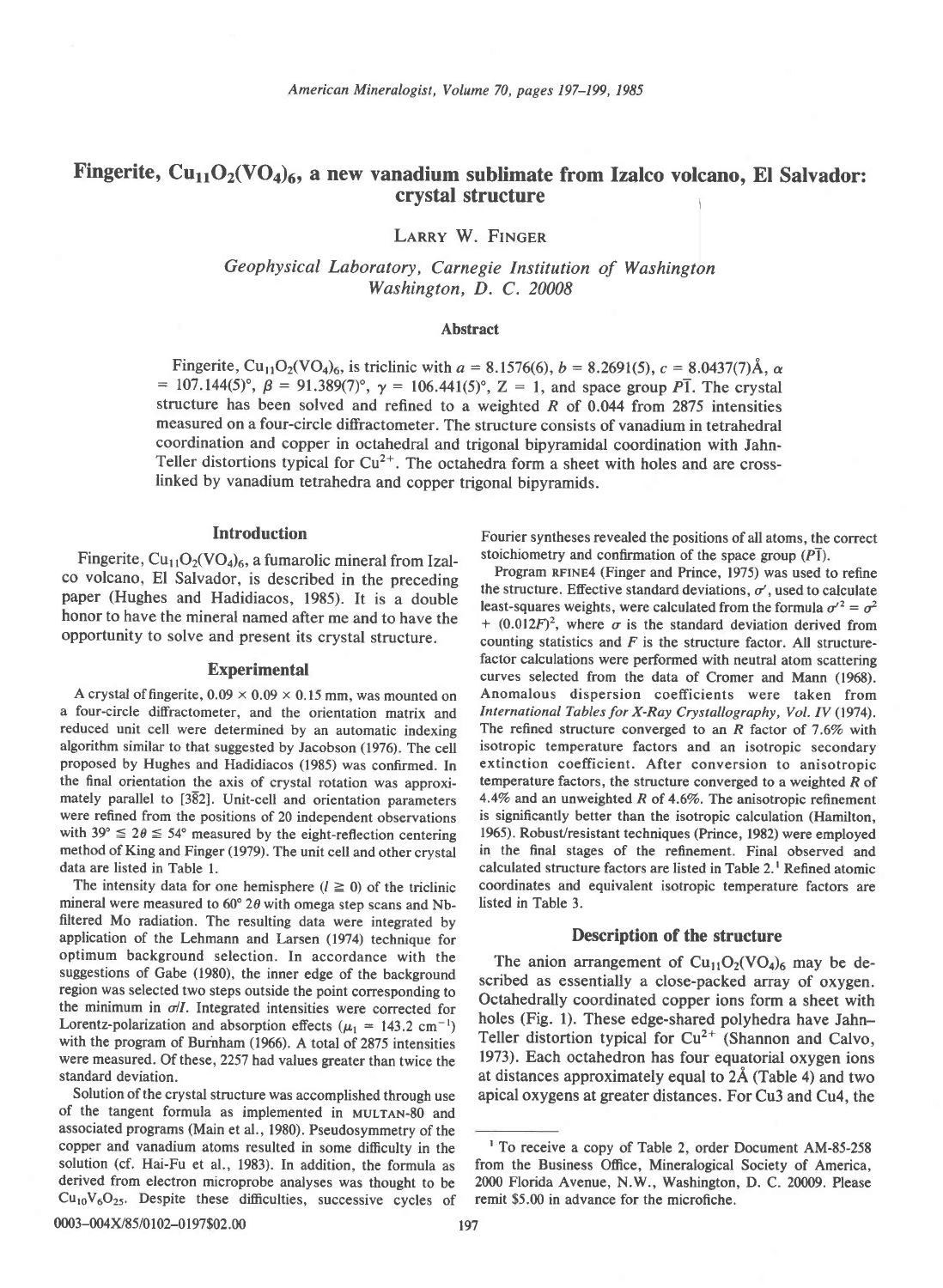Table 1. Crystal data for fingerite,  $Cu_{11}O_2(VO_4)$ <sub>6</sub>, at 28°C.

| $a, \lambda$                     | $8.1576(6)$ * |
|----------------------------------|---------------|
| $\boldsymbol{b}$                 | 8.2691(5)     |
| Ċ                                | 8.0437(7)     |
| ۰<br>α,                          | 107.144(5)    |
| $\beta$                          | 91.389(7)     |
| γ                                | 106.441(5)    |
| $V$ , $\lambda^3$                | 493.84(6)     |
| Space group                      | P1            |
| z                                |               |
| X-ray density, $g \cdot cm^{-3}$ | 4.776         |

longest distance is greater than 2.9Å. Calculated bond valences for these distances (Brown, 1981) are 0.04 valence unit; thus these ions could also be considered to be 5-coordinated. If that were the case, the cation would lie very near the surface of the polyhedron as it is in the

Atom × ÿ  $\widetilde{\mathbf{x}}$  $B_{eq}$  $0.56(2)*$ Cu<sub>1</sub>  $\mathbf{0}$ 0 0.14ss (1 ) 0<br>0.7221(1)  $0.8410(1)$ o.64 (2)  $Cu2$  $0.7046(1)$  $0.3372(1)$ o.57 (2) Cu3 0.5008(1)<br>0.2771(1) Cu<sub>4</sub> 0.5807 (1)  $0.5078(1)$  $0.71(2)$  $0.7845(1)$  $0.2522(1)$  $0.1266(1)$ o.60 (2) r.12 (2)  $0.1460(1)$  $0.1485(1)$ Cu6<br>V1 0.3711(1) o.9025 (2)  $0.7537(2)$  $0.41(2)$ 0.5675(2)<br>0.0781(2)  $0.38(2)$ 0.1376 (2) 0.1871(2)<br>0.5887(2) 0.9348(2)  $0.39(2)$ o.2667 (2) 0.5131(5) 0.64(8) 0. 7055 (7 ) o 5757 (7) o1 o 2  $0.7876(7)$  $0.4785(7)$  $0.0891(7)$ 0.70(8) 0.74(8) 0. 3628 (7 ) 0.3700(7)  $0.1138(7)$ 03<br>04<br>05<br>06<br>07<br>08  $0.8183(7)$ 0.3911(7) 0.68(8) o.1404<7 ) 0.0200(7)  $0.57(8)$  $-0.0003(7)$  $0.2491(7)$  $0.9502(7)$ 0.3256(7) 0.3768(7) 0.82(8)  $0.61(8)$ 0.3804(7) 0.9268(7) 0.1814(7)  $0.7287(7)$  $0.1150(7)$ 0.65(8)  $-0.0093(7)$  $0.2405(7)$ 0.61(8)  $09$ 0.1243(7 ) 0 0730(7)  $010$ o.4024(7'  $0.7224(7$ 0.7369(7) 0.53 (8)  $0.5331(7)$  $0.72(8)$ 011 0.3323(7) 0.9133(7) o12 o.4286 (7)  $0.2645(7$  $0.7179(7)$ 1.05(9)  $0.3937(7)$ 0.78(8) o13 0.9s46(7)  $0.8185(7)$ 

Table 3. Atom coordinates and equivalent isotropic temperature factors for fingerite

\*Number in parentheses represents one standard deviation.



Fig. 1. A stereo projection of a portion of the structure of fingerite showing the sheets of  $Cu-O<sub>6</sub>$  octahedra with holes. The structure is viewed approximately parallel to  $[3\overline{8}2]$ . The origin coincides with Cu1, and small circles represent other inversion centers.



Fig. 2. Stereo projection representing details of the V-O<sub>4</sub> tetrahedra and the Cu-O<sub>5</sub> trigonal bipyramid cross-linking the sheets of octahedra in fingerite. The projection direction is approximately parallel to  $[2\overline{1}1]$ .